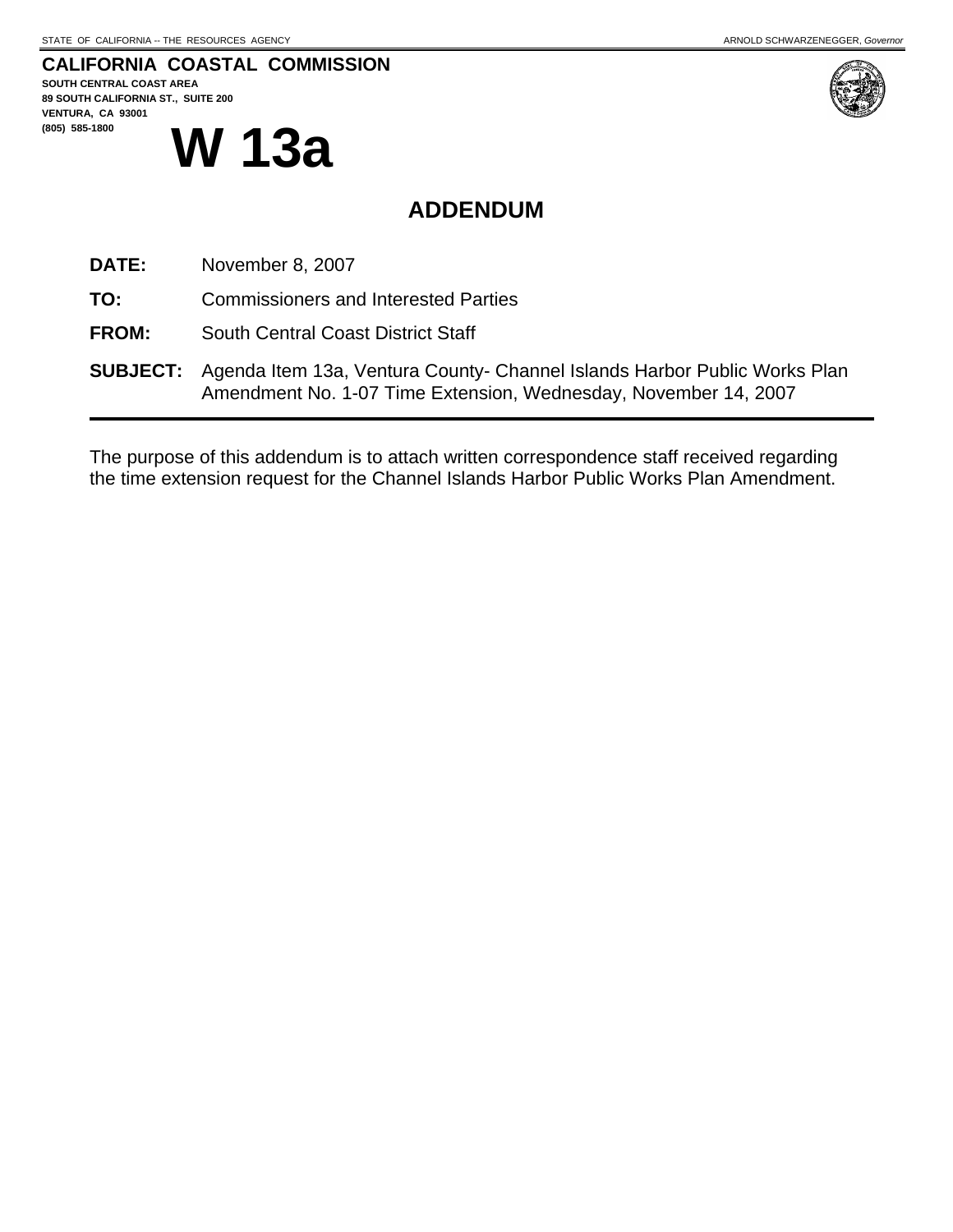# **CHANNEL ISLANDS LANDING/BOATYARD**

October 29, 2007

**California Coastal Commission South Central Coast District Office** 89 South California Street, Suite 200 Ventura, CA 93001-2801



CALIFORNIA COASTAL COMMISSION SOUTH CENTRAL COAST DISTRICT

Honorable Commissioners:

I am writing regarding the request for extension of time for PWP Amendment Number 1-07 in Channel Islands Harbor, Ventura County.

The timing of the hearing on this amendment is of critical importance to us. In December 2006/January 2007 our entire marina was destroyed by the combination of high winds and heavy surge, taking 91 slips out of service. Your Commission has approved a portion of our proposed rebuilding plan through a Notice of Impending Development approved at your June 2007 hearing. We very much appreciate your action on our behalf.

However, this approval affected only the area of the marina within the existing pierhead line. We have proposed, and the Ventura County Board of Supervisors has approved and submitted to you as of March 2007, a plan for a pierhead extension. This extension, which the Coast Guard also finds acceptable, would allow us to rebuild to modern, handicapped accessible standards with no decrease in slip numbers. In fact, our slip numbers would increase. We cannot build in this extended area without your action on this proposed amendment to the Public Works Plan. Any delay in this approval will result in an increase of costs of hundreds of thousands of dollars, which cost will only increase our slip rates, and may affect the feasibility of the project.

3821 So. Victoria Ave, (805) 985-9100

Channel Islands Harbor, CA 93035  $(805)$  985-9101 fax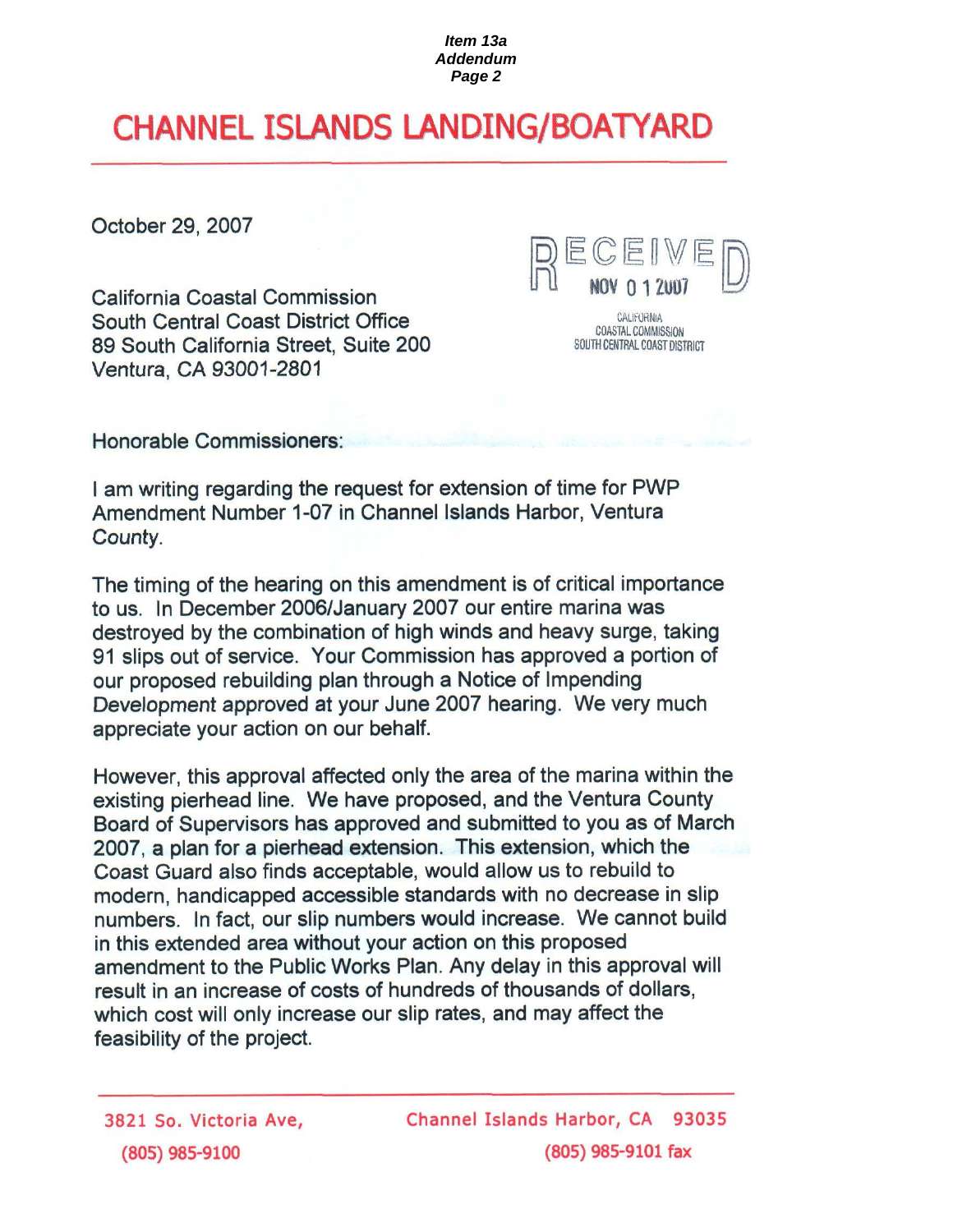# **CHANNEL ISLANDS LANDING/BOATYARD**

On behalf of Channel Islands Boatyard and Landing, we request that you set the hearing for this matter no later than January 2008.

Thank you for your consideration.

Sincerely,

**President** 

3821 So. Victoria Ave, (805) 985-9100

Channel Islands Harbor, CA 93035 (805) 985-9101 fax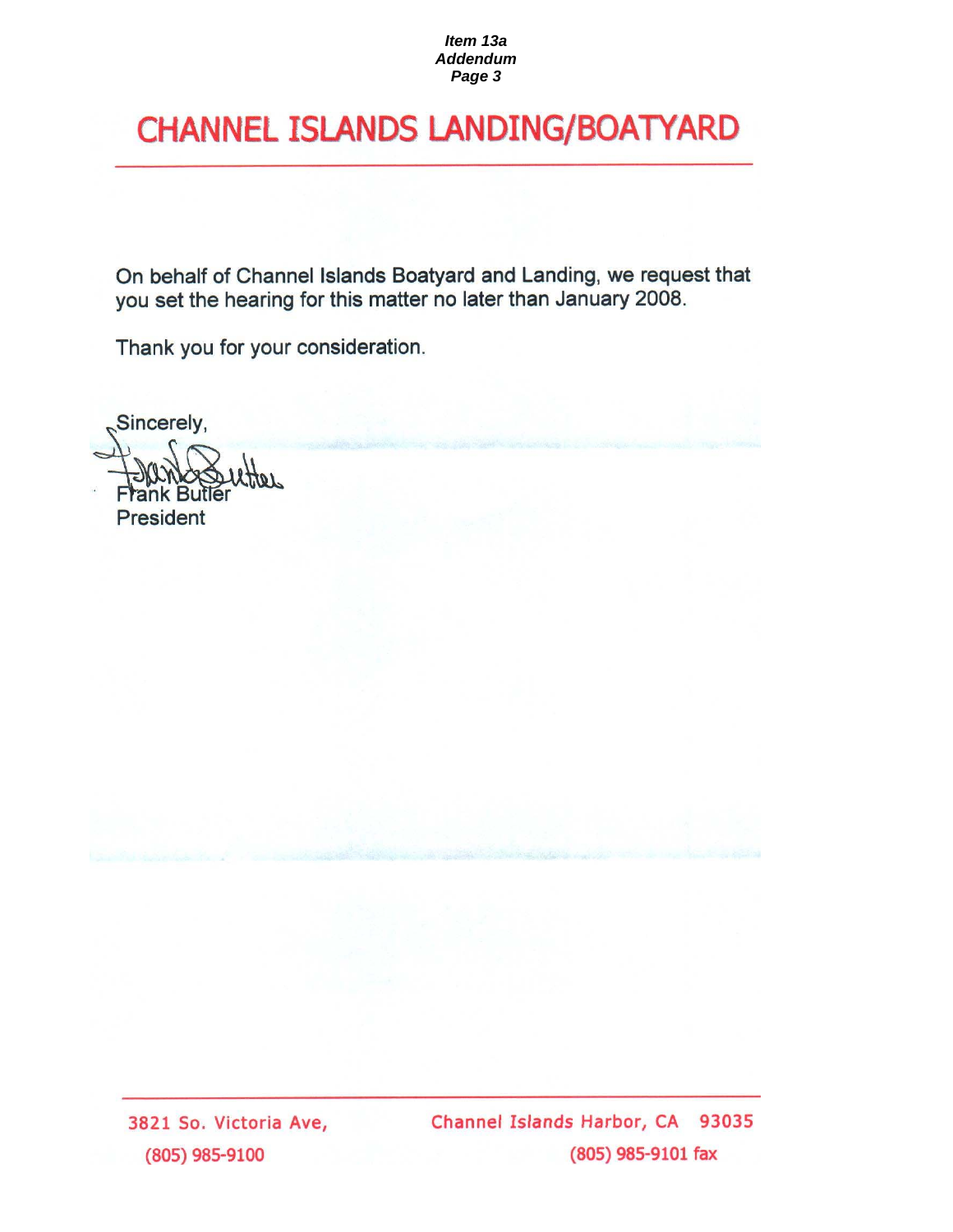

SOUTH CENTRAL COAST DISTRICT



October 29, 2007

Honorable Commissioners:

I am the owner of Anacapa Marine Services, a family-owned and operated boatyard in Channel Islands Harbor. We have served the boaters of this Harbor and nearby areas for 30 years.

We are preparing to redevelop the portions of our leasehold that are dated and in need of replacement. We have already invested in a new travellift to serve our customers while we await much-needed permits and approvals.

The area we have identified as most needing replacement are the slips adjacent to our boatyard. We have prepared plans and have appeared before the Ventura County Board of Supervisors on several occasions. We have negotiated a new lease that accommodates our planned reconstruction, and have worked diligently with the County on the proposed Public Works Plan Amendment approved by the Board of Supervisors in March 2007 and submitted to you that same month.

As you know, once your Commission's approvals are in place, we must still prepare a Notice of Impending Development, appear before your Commission again, arrange financing in this newly unreliable market, and obtain building permits. Any delay on the Commission's part has a dramatic effect on our timeline.

We urge you to direct your staff to schedule a hearing on this matter as soon as possible.

Thank you.

Rudard m Fairchild

**Richard Fairchild** 

3203 S. Victoria Ave. Oxnard, CA 93035 Tel: (805) 985-1818 Fax: (805) 985-5357 www.amsboatyard.com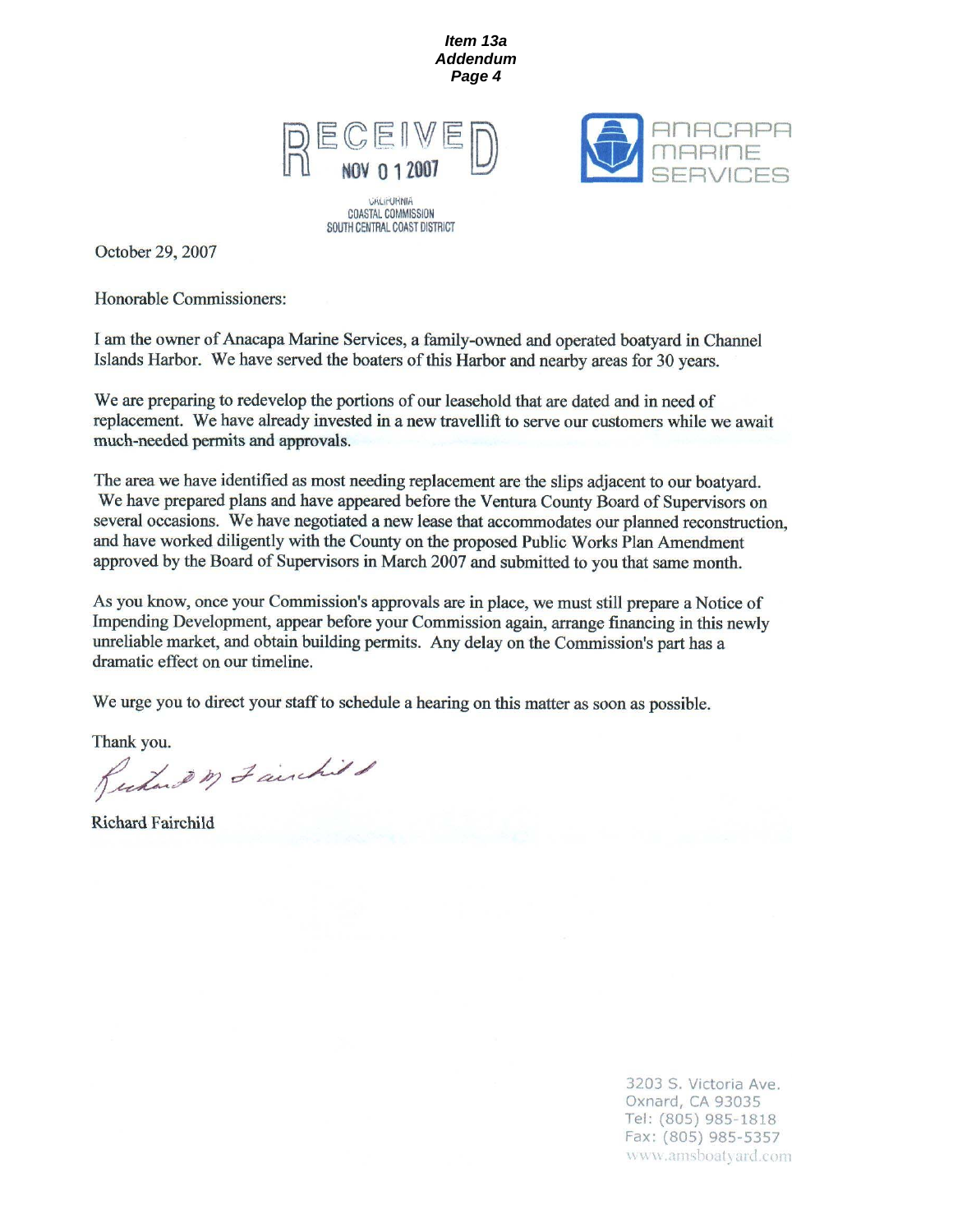

**MUY 022001** 

*UALITUTINIA* COASTAL COMMISSION SOUTH CENTRAL COAST DISTRICT **RANDY SHORT** President

3001 Peninsula Road Oxnard, California 93035-4071 Telephone (805) 985-6035 (805) 382-8125<br>short@ix.netcom.com Fax<br>E-Mail

November 1, 2007

Honorable Commissioners:

I am writing to respectfully request that you set a hearing date no later than January 2008 for the Ventura County-Channel Islands Harbor Public Works Plan Amendment No. 1-07.

The County of Ventura and we, along with all other marina lessees, have worked closely together to prepare a waterside amendment to the County's Public Works Plan. In this amendment, we have agreed to rebuild our marinas in a way to minimize the loss of smaller slips while rebuilding to meet today's market. The County has worked closely with us to identify additional water areas where slips can be built without creating a hazard to navigation in order to allow this innovative reconstruction to occur.

We are owners of two marinas in Channel Islands Harbor. Each of them is approximately forty years old. The slips are near the end of their useful life. Electrical services need to be upgraded and none of the docks are handicapped accessible.

We are prepared to rebuild these marinas. We would like to begin in 2008. In order to do this, the Public Works Plan Amendment presented to you by the Ventura County Board of Supervisors must be approved. We urge you not to delay this important project any further.

Sincerely Yours,

**Randy Short**